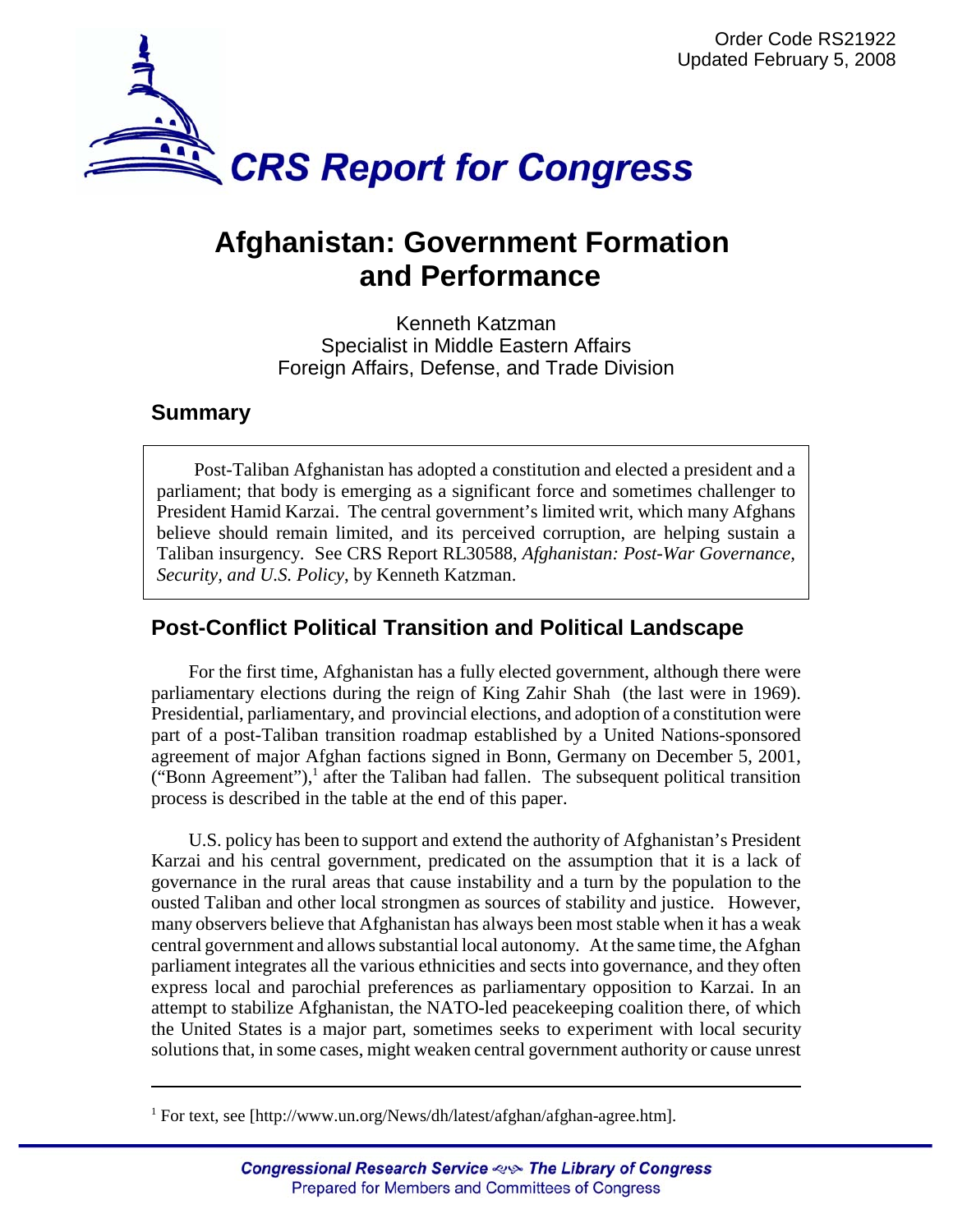among Afghanistan's minorities who seek to achieve some parity with the dominant ethnic Pashtuns that have almost invariably run Afghanistan.

As expected by the structure of the election system, many seats in parliament, particularly the elected lower house *(Wolesi Jirga)* are held by personalities and factions prominent in Afghanistan's past struggles. The lower house appears to be roughly equally divided into pro-Karzai, opposition and "independent" deputies. Karzai has decided against forming a party, but his support base in the *Wolesi Jirga* includes about 40 former members of the Hizb-e-Islam party of anti-U.S. former *mujahedin* leader Gulbuddin Hikmatyar; supporters of Abd-i-Rab Rasul Sayyaf (Kabul Province), a prominent Islamic conservative *mujahedin* party leader who was defeated for the speakership; several Karzai clan members including elder brother Qayyum and cousin Jamil Karzai (both from Qandahar Province) and relative by marriage, Aref Nurzai (one of two deputy speakers). His support base also includes several former militia and Taliban leaders, including Hazrat Ali (Nangarhar Province), who had gained fame for directing the Afghan component of the assault on the Al Qaeda redoubt at Tora Bora during the U.S.-led war; Pacha Khan Zadran, from Paktia Province who, by some accounts, helped Osama bin Laden escape Tora Bora; and Mullah Abdul Salam ("Mullah Rocketi"), from Zabol Province. Another pro-Karzai parliamentarian, Mohammad Islam Mohammadi, ran Bamiyan Province during the Taliban's destruction of the large Buddha statues there in March 2001; he was assassinated on January 27, 2007. The Taliban-era Foreign Minister, Wakil Mutawwakil, ran for parliament but was not elected, nor was Taliban behavior restrictions enforcer, Maulvi Qalamuddin.

The minority-led "opposition" is showing strength, but it is increasingly frustrated at its failure to exert more influence on Karzai's decisions or to compel him to share power with minority factions.<sup>2</sup> Led by *Wolesi Jirga* Speaker Yunus Qanooni and Northern Alliance political leader and pre-Taliban Afghan president Burhanuddin Rabbani, the opposition formed a new party in April 2007, called the "National Front." In this bloc are not only Northern Alliance figures such as Uzbek and Hazara leaders, but also both of Karzai's vice presidents; some ex-Communist leaders such as the feared Soviet-era Interior Minister, Sayed Muhammad Gulabzoi (Khost Province); and Nur ul-Haq Ulumi, an ex-Communist military leader who now chairs parliament's defense committee; and then deputy speaker Kawzia Kofi, a Tajik woman from Rabbani's home province of Badakhshan. She was replaced as a deputy speaker in October 2007. The National Front advocates amending the constitution to give more power to parliament and direct election of governors and mayors by the elected provincial councils. Fearing growing Pashtun domination, the bloc opposes Karzai's repeated offers of negotiations with Taliban members. The Taliban refused talks until there is withdrawal of all international forces, a new constitution, and imposition of Islamic law, but there were reports of meetings, apparently unauthorized by Karzai, between Taliban members and representatives of the European Union in December 2007. These meetings purportedly were part of a British strategy to cause large numbers of Taliban fighters to end their armed opposition and perhaps enter into a security partnership with British and other NATO forces. Karzai and U.S. military leaders believe some of these arrangements have the potential to create militia forces that might ultimately turn on NATO or the Karzai government.

 $2^2$  CRS conversation with former Foreign Minister Dr. Abdullah. January 25, 2008.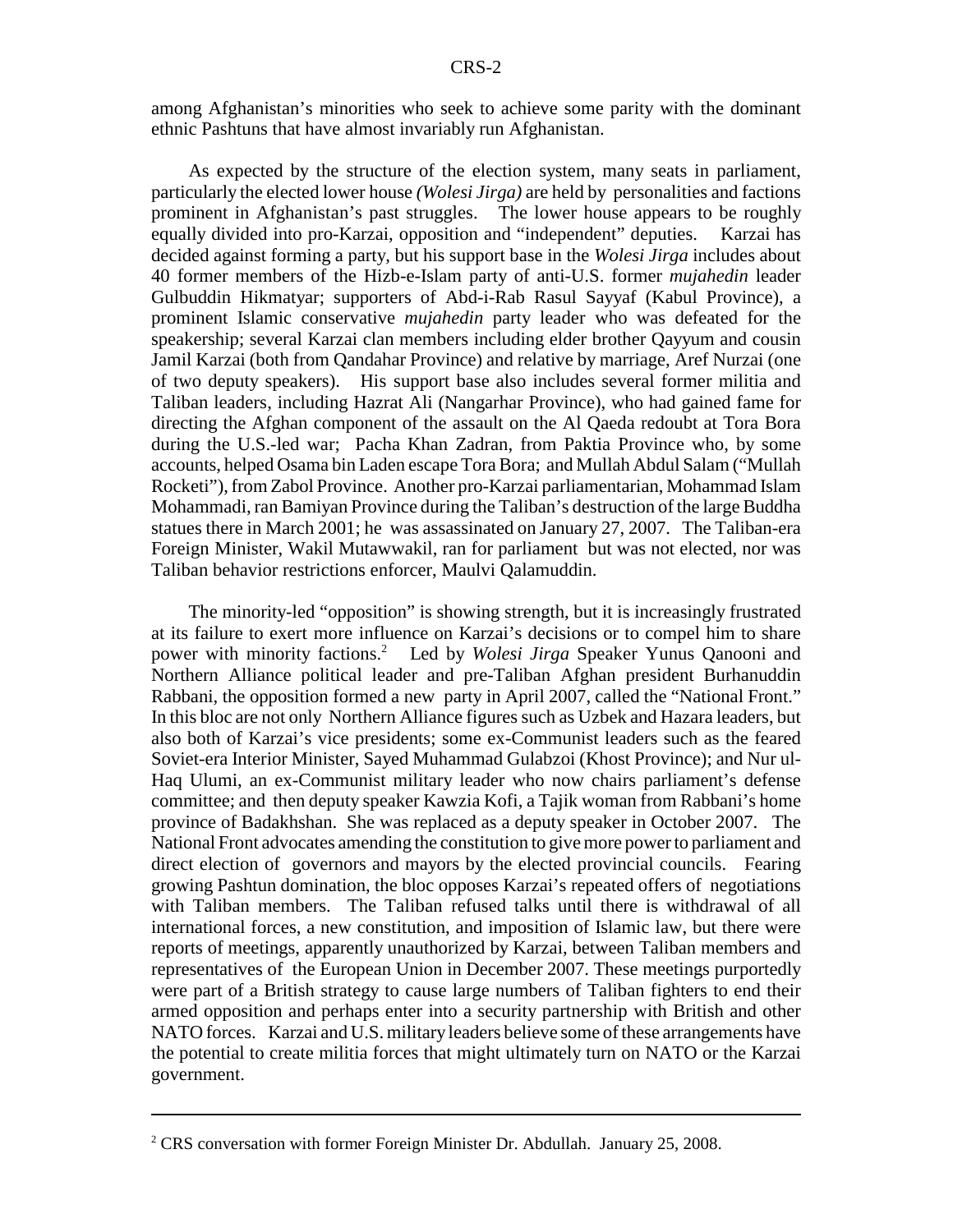The opposition first showed its strength in March 2006, following the December 19, 2005 inauguration of parliament, by succeeding in requiring Karzai's cabinet to be approved individually, rather than *en bloc*, increasing opposition leverage over the nominations. However, Karzai rallied his followers and all but 5 of his 25 nominees were confirmed. (Three were declared confirmed after receiving plurality votes.) All five replacement nominees were approved on August 7, 2006, including for Minister of Women's Affairs Husn Banu Ghazanfar, a male professor at Kabul University. However, the defeat of a female nominee for that job left the cabinet with no women. In May 2006, the opposition compelled Karzai to change the nine-member Supreme Court, the highest judicial body, including to not reappoint the 74-year-old Islamic conservative Fazl Hadi Shinwari as chief justice. Parliament approved his new choices in July 2006, all of whom are trained in modern jurisprudence.

In May 2007, the National Front achieved a majority to oust Karzai ally Rangin Spanta as Foreign Minister. Some National Front members in the lower house continue to threaten to boycott parliament because Karzai has refused to replace him. Karzai has instead filed a Supreme Court case that Spanta should remain, on the grounds that his ouster was related to a refugee issue (Iran's expulsion of 100,000 Afghan refugees back to Afghanistan), not a foreign policy issue. The Court has, to date, supported Karzai. Karzai did not block the simultaneous removal of Minister for Refugee Affairs Akbar Akbar. On November 27, 2007 Qanooni led an opposition "walkout" of parliament, accusing Karzai of ignoring a parliamentary vote to suspend officials in Baghlan Province for allegedly failing to fully investigate the November 6 suicide bombing in the province that killed 6 parliamentarians and more than 60 others, mostly children. An internal UNAMA report said that jittery guards may have caused some of the deaths.

More recently, a prominent member of the National Front, Uzbek leader Abdurrashid Dostam, has embarrassed the bloc. Dostam is often referred to as a "warlord" because of his command of forces and partisans in his largely Uzbek redoubt in northern Afghanistan (Jowzjan and parts of Balkh Province), and he is widely accused of human rights abuses of poltical opponents in the north. To take him away from his militia, in 2005 Karzai appointed him to the post of chief of staff of the armed forces, requiring him to reside in Kabul. On February 4, 2008, Afghan police surrounded Dostam's villa n response to reports that his followers attacked and beat an ethnic Turkmen rival.

Karzai and the National Front often battle for the support of the many "independent" deputies in the *Wolesi Jirga.* Among them are several outspoken women and intellectuals, including 32-year-old Malalai Joya (Farah Province), an outspoken women's rights advocate and leading critic of major faction leaders (in May 2007 parliament voted to suspend her for this criticism); Ms. Fauzia Gailani (Herat Province); Ms. Shukria Barekzai, editor of *Woman Mirror* magazine; and Mr. Ramazan Bashardost, a former Karzai minister who champions parliamentary powers. The U.S.-based International Republican Institute (IRI) is working to organize and train the estimated 93 independents; the National Democratic Institute (NDI) is assisting the major factions discussed earlier. Some traditionalists in parliament oppose the independents.

Karzai has fewer critics in the *Meshrano Jirga* because of his bloc of 34 appointments. However, this body is also considered more conservative. Karzai engineered the appointment of an ally, Sibghatullah Mojadeddi, as Speaker of that body.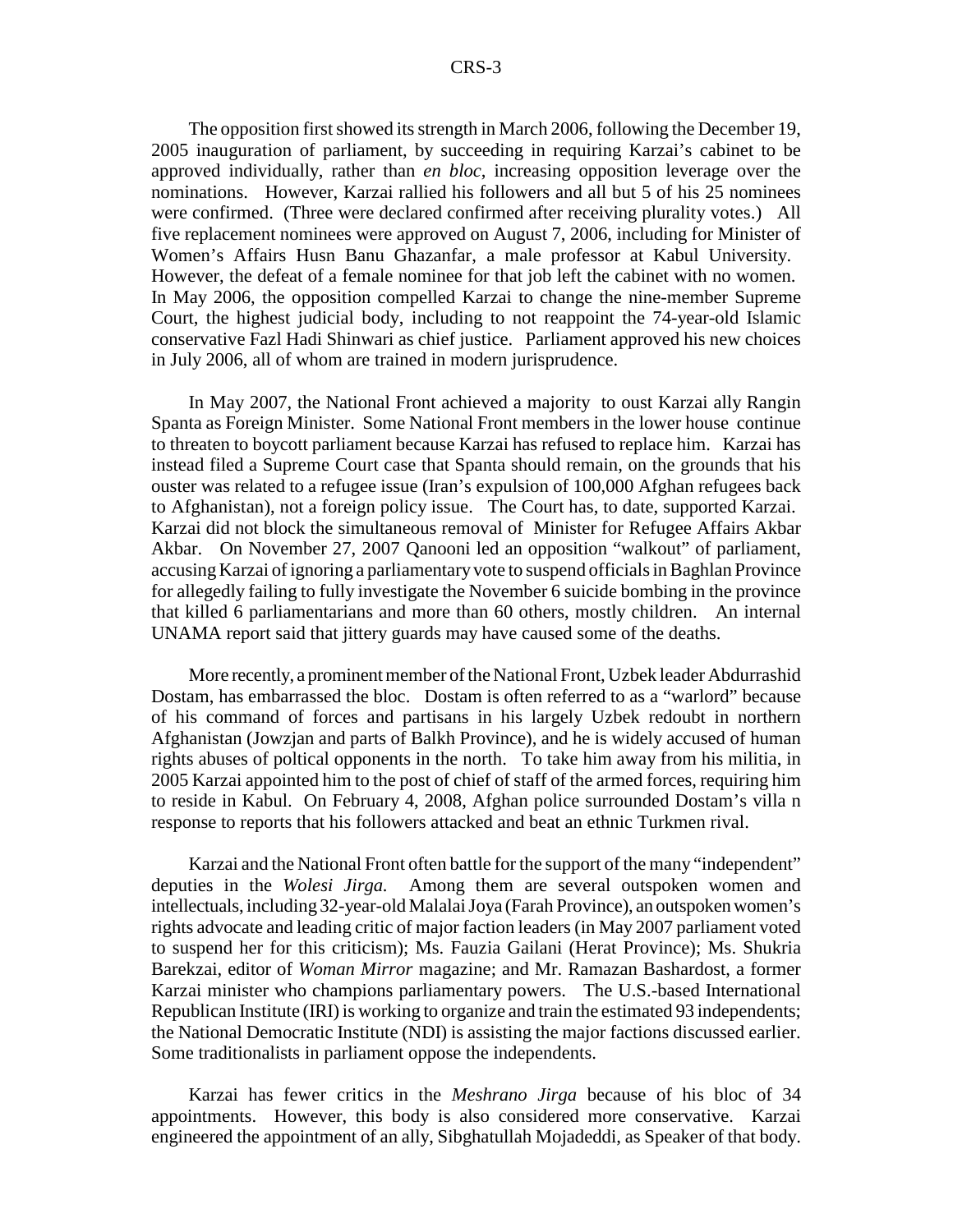Mojadeddi is a noted Islamic scholar who headed the post-Communist *mujahedin* government for one month (May 1992) and who now heads the effort to reconcile with Taliban figures. The deputy speaker is Hamid Gaylani, member of a pro-Karzai family with five members in parliament. Karzai also appointed Northern Alliance military leader Muhammad Fahim, perhaps to compensate for his removal as Defense Minister, although Fahim resigned after only a few months and later joined the National Front. Other Karzai appointments included former Taliban religious affairs deputy minister Arsala Rahmani. There is one Hindu. This body has been vocal; in May 2007, after a spate of civilian casualties caused by U.S. operations, it passed a resolution calling for international forces to coordinate operations with Afghan authorities. However, international human rights organizations criticized the *Meshrano Jirga* on February 3, 2008 for issuing a statement of support for a death sentence against 23 year old journalist Sayed Kambaksh for allegedly downloading and distributing material critical of Islam; the upper house subsequently retracted the statement. Kambaksh apparently has several levels of appeal remaining, and Karzai is reportedly mulling a pardon if the sentence is upheld.

 Both houses of parliament, are assisted by a staff of about 275 Afghans, reporting to a "secretariat." Staff was hired a year before parliament convened, helping limit factional influence, and it and the members received training from the U.N. Development Program and the State University of New York (SUNY) under an \$8 million USAID contract. There are 18 oversight committees, each with two staffers. There is a small research group and library. The parliament's budget is controlled by the Ministry of Finance.

#### **Government Performance<sup>3</sup>**

U.S. policy has been to help build Afghan institutions based on merit and technical competence, and not party or factional loyalties. Observers report that Afghan ministries are increasingly capable and equipped with administrative technology. However, U.S. officials have refrained from criticizing Karzai when, in the interests of political harmony, he has indulged faction leaders with appointments and tolerated corruption. A National Security Council review of Afghanistan policy (reported by the *Washington Post* on November 25, 2007) reportedly concluded that, partly as a result of these compromises, building government capacity is proceeding slower than hoped, contributing to the resilience of the Taliban insurgency and to the failure to make progress on drug trafficking. Many of these deficiencies are widely noted in research reports and hearings on Afghanistan, including a January 30, 2008 report by the a study group, chaired by Gen. James Jones and Ambassador Thomas Pickering, for the Center for the Study of the Presidency. To try to recruit more technically competent governors, in November 2007 Karzai placed the governor selection process in a new office reporting to him (Independent Directorate for Local Administration) and out of the Interior Ministry. Karzai has empowered two key figures to reduce corruption, to instill confidence in the justice sector, and enhance government accountability – Supreme Court chief justice

<sup>&</sup>lt;sup>3</sup> Some information in this section is from the State Department reports on human rights in Afghanistan for 2006. March 6, 2007 [http://www.state.gov/g/drl/rls/hrrpt/2006/78868.htm]; and the International Religious Freedom Report, released September 14, 2007. [http://www.state.gov/g/drl/irf/2007/90225.htm]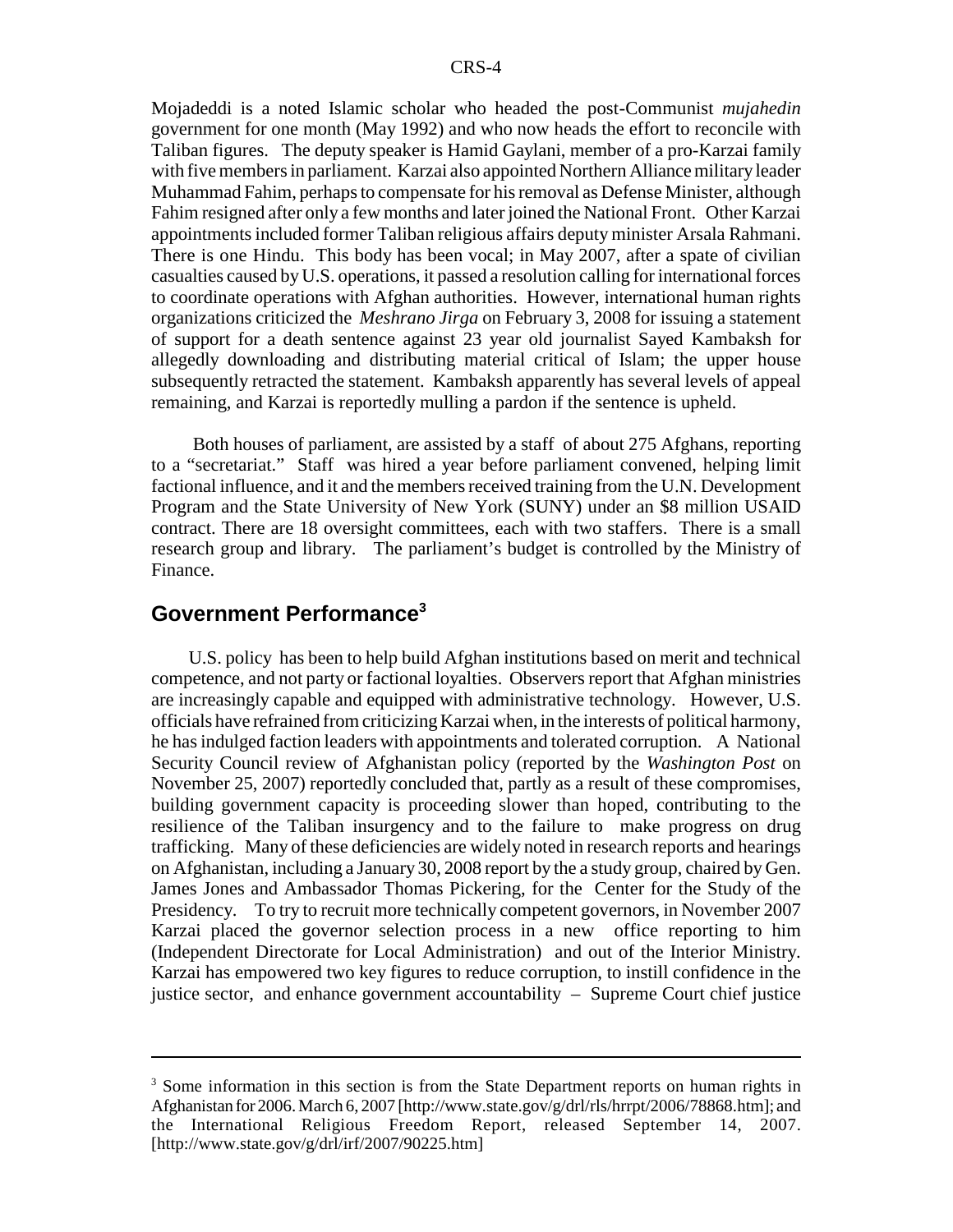Abdul Salam Azimi and Attorney General Abdul Jabbar Sabit. Karzai also has formed an anti-corruption commission.

On human rights issues, the parliament has compelled both progress and setbacks. Parliament's views contributed to Karzai's dropping of a July 2006 proposal to revive, although in a far more circumscribed form, a "Ministry of Supporting Virtue and Discouraging Vice," a ministry that was used by the Taliban to commit abuses. On the other hand, in February 2007 both houses passed a law giving amnesty to the so-called "warlords." Karzai altered the draft to give victims the right to seek justice for any abuses; the modified version became law in May 2007. Each house has passed different versions of new laws that would allow for censorship of media programs that are offensive to Islam or Afghanistan's conservative traditions. Supporters of such legislation, now being arbitrated between the two houses by a joint commission, say that Afghan media often level unsubstantiated charges against officials.

U.S. reports credit Karzai's government with progress on human rights and democracy, including monitoring the security forces for human rights abuses. However, minority religions, including Christians, Sikhs, Hindus, and Baha'i's, often face discrimination; the Supreme Court declared the Baha'i faith to be a form of blasphemy in May 2007. In October 2007, Afghanistan resumed enforcing the death penalty after a four year moratorium, executing 15 criminals. Others note lack of action to prevent sexual trafficking (Afghanistan is placed in Tier 2 in the State Department's June 12, 2007 Trafficking in Persons report).

**Funding Issues.** USAID has spent about \$440 million (FY2002-2007) to build democracy and rule of law, and assist the elections. A revised request for FY2008 supplemental funding included \$100 million to assist with the presidential and parliamentary elections planned for 2009. For FY2009, \$707 million in Economic Support Funds (ESF) has been requested which will be used in part to enable the Karzai government to "extend the reach of good governance by providing basic social services, infrastructure, justice administration and rural development to its people" according to the State Department International Affairs budget request.

| Interim<br>Administration | Formed by Bonn Agreement. Headed by Hamid Karzai, an ethnic Pashtun, but<br>key security positions dominated by mostly minority "Northern Alliance."<br>Karzai reaffirmed as leader by June 2002 "emergency loya jirga."                                                                                                                                                                                                                                                                                                                                                                                                                                                                                                                              |
|---------------------------|-------------------------------------------------------------------------------------------------------------------------------------------------------------------------------------------------------------------------------------------------------------------------------------------------------------------------------------------------------------------------------------------------------------------------------------------------------------------------------------------------------------------------------------------------------------------------------------------------------------------------------------------------------------------------------------------------------------------------------------------------------|
| Constitution              | Approved by January 2004 "Constitutional Loya Jirga" (CLJ). Set up strong<br>presidency, a rebuke to Northern Alliance that wanted prime ministership to<br>balance presidential power, but gave parliament significant powers to<br>compensate. Gives men and women equal rights under the law, allows for<br>political parties (90 formed to date) as long as they have no foreign affiliations or<br>are un-Islamic; allows for court rulings according to Hanafi (Sunni) Islam<br>(Chapter 7, Article 15). Set out electoral roadmap for simultaneous (if possible)<br>presidential, provincial, and district elections by June 2004. Named ex-King<br>Zahir Shah to non-hereditary position of "Father of the Nation;" he died July 23,<br>2007. |

### **Afghanistan Political Transition Process**